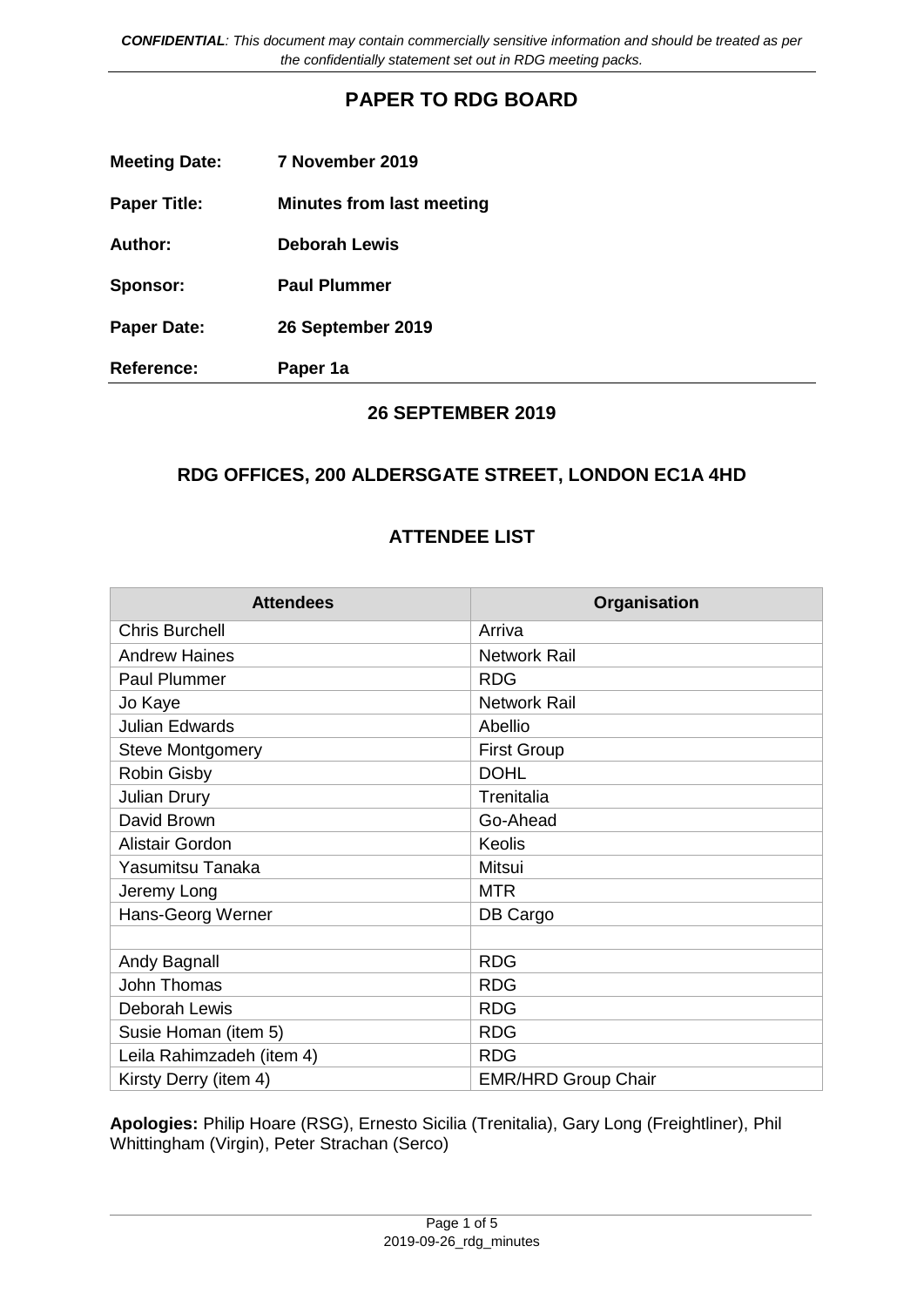# **MINUTES OF LAST MEETING**

| Item No.    | <b>Approval of record</b>                                                                                                                                                |
|-------------|--------------------------------------------------------------------------------------------------------------------------------------------------------------------------|
| $\mathbf 1$ | Chris Burchell welcomed everyone to the meeting. The minutes were accepted as a<br>true and accurate record of the last meeting on 23 July 2019. All actions are closed. |

| Item No.       | <b>RDG activity update</b>                                                                                                                                                                                                                                                                                                                                                                                                                                                                                                                                                                                                                     |
|----------------|------------------------------------------------------------------------------------------------------------------------------------------------------------------------------------------------------------------------------------------------------------------------------------------------------------------------------------------------------------------------------------------------------------------------------------------------------------------------------------------------------------------------------------------------------------------------------------------------------------------------------------------------|
|                | <b>Chair Report</b>                                                                                                                                                                                                                                                                                                                                                                                                                                                                                                                                                                                                                            |
|                | Chris Burchell thanked Paul Plummer (PP) for agreeing to Board's request to stay in<br>post as RDG CEO for up to another year.                                                                                                                                                                                                                                                                                                                                                                                                                                                                                                                 |
|                | <b>Deputy Chair Report</b>                                                                                                                                                                                                                                                                                                                                                                                                                                                                                                                                                                                                                     |
|                | Andrew Haines provided a latest update on NR's Putting Passengers First change<br>programme. Local delivery is now delegated to the new Routes which were stood up on<br>16 September. The next phase will begin in November when IP, track and signalling<br>renewals, among other things will be devolved to the Regions. The third phase will take<br>place later than initially planned. NR will repeat the listening exercise it undertook last<br>year to find out how the changes are received by stakeholders; AH or a member of his<br>leadership team will seek 1-1 meetings with OG Members and other key stakeholders.             |
| $\overline{2}$ | <b>CEO Report</b>                                                                                                                                                                                                                                                                                                                                                                                                                                                                                                                                                                                                                              |
|                | There was discussion of ticketing and fares propositions being developed by leading third<br>party retailers. RDG continues to engage with government about the potential impact of<br>different propositions, and Customer Board is convening on 27 September to discuss<br>further. Members requested a summary note of the 27 September discussion and it was<br>agreed to send a letter to government setting out the industry's views. PP flagged that<br>Customer Board has proposed to DfT that it provides 50% funding for fares modelling<br>work as key part of fares reform. We have yet to hear but work will continue regardless. |
|                | PP updated Members that RDG's engagement plan for Conservative party conference<br>had changed in light of current political upheaval. RDG's fringe event will go ahead with<br>the Rail Minister and others, but the dinner will not as politicians are returning to London.<br>PP noted that the need to reduce carbon is now a key part of conference narrative.<br>Political developments have also meant the letter expected this week from DfT regarding<br>pensions, is now expected in coming weeks instead.                                                                                                                           |
| 1909.01        | RDG to provide Members with summary note of<br><b>Jac Starr</b><br>28 September<br><b>Customer Board discussion</b>                                                                                                                                                                                                                                                                                                                                                                                                                                                                                                                            |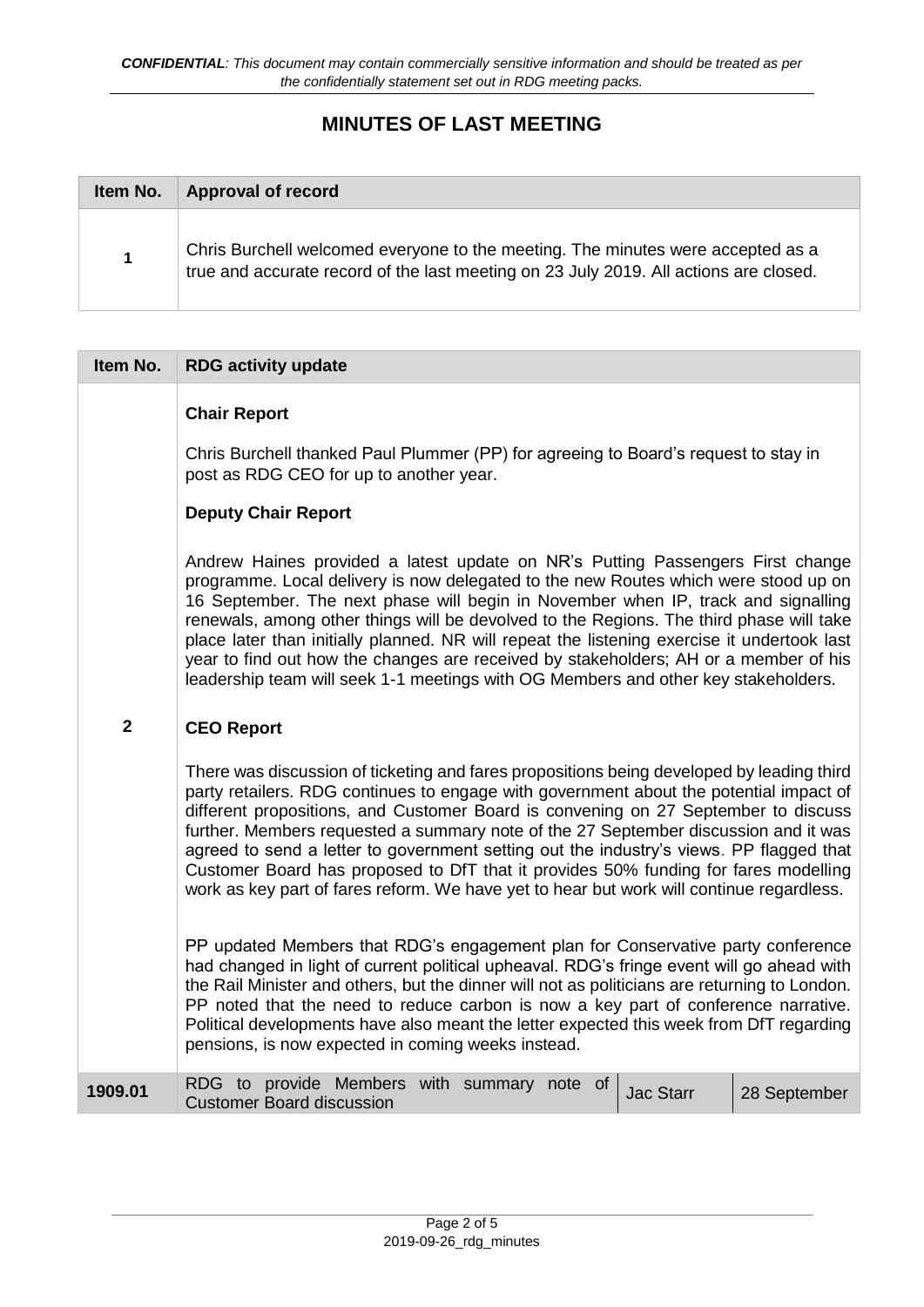| Item No. | <b>People Strategy</b>                                                                                                                                                                                                                                                                                                                                                                                                                                                                                                                                                                                                                                                                                                                                                                                                                                                                                                                                                                                                                                                                                                                                                                                                                                                                                                                                                                                                                                                                                                                                                                                                                                                                                                                                                                                                                                                                                                                                                                                                                                                                                                                                                                                                                                                                                                                                                                                                                                                                                                                                                                                                                                                                                              |                                            |          |
|----------|---------------------------------------------------------------------------------------------------------------------------------------------------------------------------------------------------------------------------------------------------------------------------------------------------------------------------------------------------------------------------------------------------------------------------------------------------------------------------------------------------------------------------------------------------------------------------------------------------------------------------------------------------------------------------------------------------------------------------------------------------------------------------------------------------------------------------------------------------------------------------------------------------------------------------------------------------------------------------------------------------------------------------------------------------------------------------------------------------------------------------------------------------------------------------------------------------------------------------------------------------------------------------------------------------------------------------------------------------------------------------------------------------------------------------------------------------------------------------------------------------------------------------------------------------------------------------------------------------------------------------------------------------------------------------------------------------------------------------------------------------------------------------------------------------------------------------------------------------------------------------------------------------------------------------------------------------------------------------------------------------------------------------------------------------------------------------------------------------------------------------------------------------------------------------------------------------------------------------------------------------------------------------------------------------------------------------------------------------------------------------------------------------------------------------------------------------------------------------------------------------------------------------------------------------------------------------------------------------------------------------------------------------------------------------------------------------------------------|--------------------------------------------|----------|
| 3a & 3b  | Kirsty Derry, Chair of the RDG HR Directors Group (HRDG), joined to update<br>Members on the emerging People Strategy for the industry. RDG Board gave the<br>HRDG mandate to develop a cross-industry approach to tackling key challenges<br>earlier this year. 'Building the capability to deliver change' sets out a proposed<br>strategic approach in relation to four priority areas: diversity & inclusion (D&I); skills;<br>leadership; and employee engagement. Members agreed that the good employee<br>engagement work seen locally in TOCs and Routes needs to transpose to the<br>national level. KD highlighted that on the latter, it is crucial that the industry sets out<br>a clear and compelling long term vision of what a future railway looks like for its<br>people. The sector's approach to recruitment is also key area to explore. Members<br>discussed the value of approaching engagement with trades unions in a different<br>way. It was agreed that for the strategy to succeed, the wider industry needs to also<br>be sighted on and be supportive of it, particularly TOC MDs. There is much good<br>work being done by individual TOCs, in both D&I and employee engagement, which<br>should be showcased more. KD stressed that the HRDG is committed to working<br>collaboratively on finding the right way forward, helping and challenging each other<br>to find what good actually looks like. Board gave its strong support for the proposed<br>strategy, and asked that any agreed objectives are clear and time bound so the<br>industry can see what is working. An update will be provided at November RDG<br>Board.<br>In a related update, Andrew Haines briefed Members on the cross-industry<br>leadership programme Network Rail is proposing. The 'Connected Leaders' pilot is<br>largely in response to the dwindling numbers of colleagues in the industry that have<br>thorough operational knowledge and experience. NR has worked with NSAR to put<br>the plan together, which would see a cadre of approx 500 leaders (such as TOC MDs<br>and their direct reports, and those at similar level from FOCs, NR, supply chain etc)<br>who are able to think through and drive systemic improvement across the sector.<br>They would be given support and training in managing real cross-industry challenge.<br>Members agreed that softer skills should also be included in the training programme,<br>and the cohorts should be diverse. Board gave enthusiastic support for the plan, and<br>requested that it avoids becoming too bureaucratic. Members will share nominations<br>with RDG, for colleagues to take part, ahead of pilot launch in March. |                                            |          |
| 1909.02  | People Strategy update for next RDG Board                                                                                                                                                                                                                                                                                                                                                                                                                                                                                                                                                                                                                                                                                                                                                                                                                                                                                                                                                                                                                                                                                                                                                                                                                                                                                                                                                                                                                                                                                                                                                                                                                                                                                                                                                                                                                                                                                                                                                                                                                                                                                                                                                                                                                                                                                                                                                                                                                                                                                                                                                                                                                                                                           | <b>Kirsty</b><br>Derry/Leila<br>Rahimzadeh | November |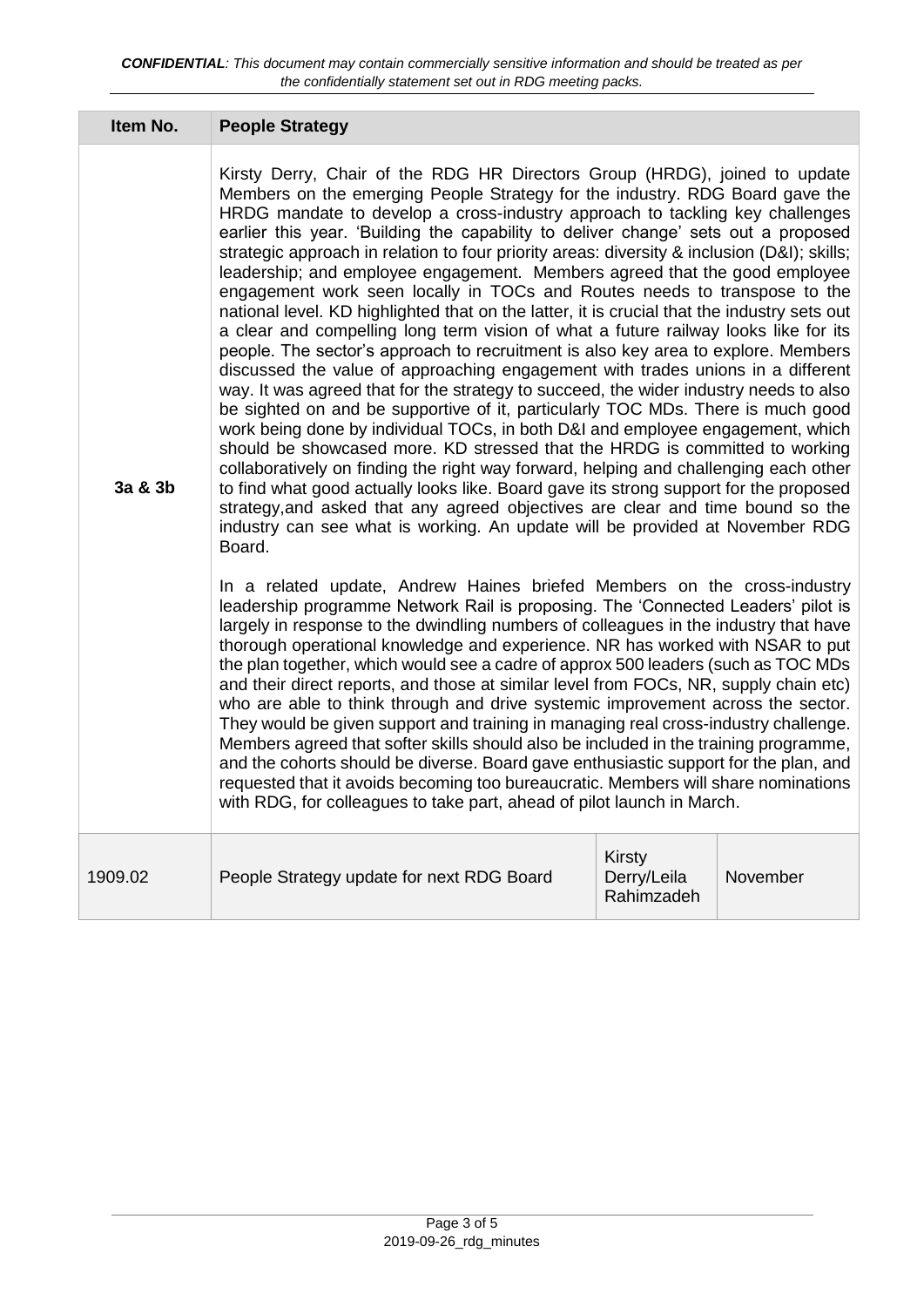### **Item No. Cross Industry Crisis Command & Control**

Andy Bagnall summarised the cross-industry Crisis Command Framework that has been developed by RDG working closely with NR. It builds on NR's existing operational crisis management processes; the additional elements are about commercial and communications decision-making. The framework includes that CPC would take commercial decisions at a certain level (as seen in the rail's response to the collapse of Thomas Cook), but anything bigger would escalate to the Joint Executive Oversight Committee (JEOT) whose membership would vary depending on the scale of the crisis. The Comms cell is the other new element. Members discussed the value of having both JEOT and STOG. There is a rolling on call rota for designated STOGs to allow constant availability while JEOT is a looser structure. Next steps will involve AB reassessing how they integrate, and it was agreed that STOGs should be informed of any changes. Members supported the framework changes overall, and asked for RDG to provide a list of potential commercial decisions that could be needed to allow teams to rehearse them.

#### **4a & 4b**

John Thomas provided an update on the industry's preparation for no-deal Brexit. Extensive work and regular discussions continue with OGs, TOCs, FOCs, NR and DfT, to be clear on latest position on risks and mitigations. JT stressed that the work is based on information and assumptions coming from government, and events could unfold not as predicted. It was confirmed that the crisis command framework will help the industry to be agile in its response. For instance, government advice is that to be fuel shortages is not sought to be anticipated caused by supply problems, however Members agreed that panic buying could cause a shortage. Member groups including IPEG, TOC MDs and Freight Board, are receiving weekly updates. A second desktop exercise of the crisis command framework has taken place with Network Rail and another is planned, which DfT will also join. Board thanked JT and colleagues for the ongoing work and coordination, and agreed to encourage all Routes and TOCs to engage effectively, not just those in the most impacted areas.

| 1909.03 | AB to look at how JEOT and STOG integrate,<br>and provide Board with a list of potential<br>commercial decisions that can be rehearsed | Andy Bagnall   November |  |
|---------|----------------------------------------------------------------------------------------------------------------------------------------|-------------------------|--|